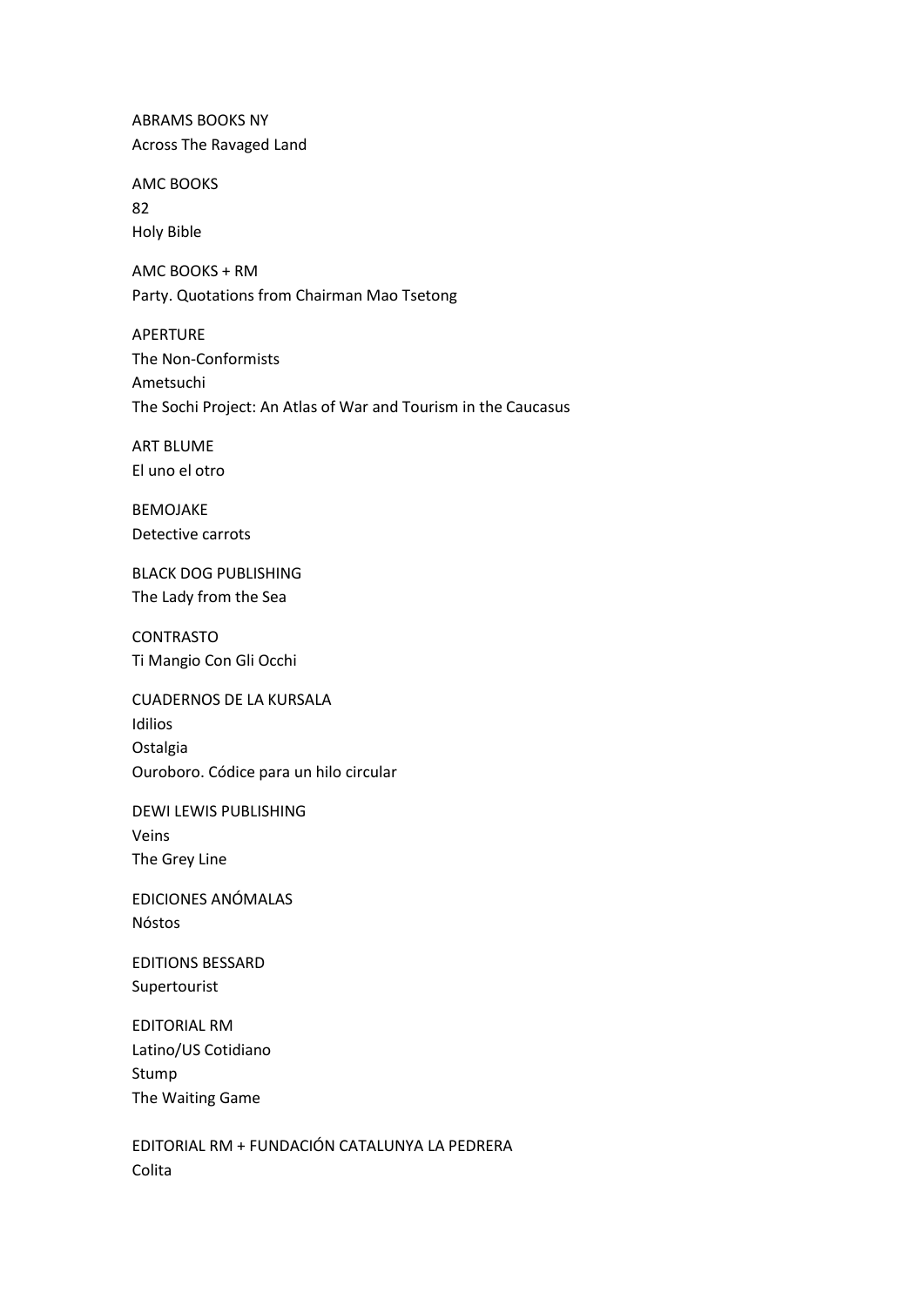EDITORIAL RM + MUSEO AMPARO + FONDATION CARTIER América Latina. Photographs 1960-2013

FOTOMUSEUM WINTERTHUR Concrete – Photography and Architecture

FRACASO BOOKS Los Modlin

FUNDACIÓN MAPFRE España Contemporánea Emmet Gowin William Christenberry

GUSTAVO GILI / CONTRASTO Camouflages - Joan Fontcuberta

HATJE CANTZ Trine Søndergaard, Stasis Cuba in Revolution Taryn Simon, Birds of the West Indies

KANT (in collaboration with Moravian Gallery) Jaromír Funke Between Construction and Emotion

KEHRER VERLAG Bittersweet Paris New York War Games Perhaps loneliness does not exist after all Sworn Virgins Spasibo Haptic green Eleven years

KHIMAIRA The end of la Belle Époque

LA FÁBRICA Manolo Valdés. Jardín Botánico de Nueva York Kinderwunsch Series La vida de un reportero Diccionario de fotógrafos españoles El sueño va sobre el tiempo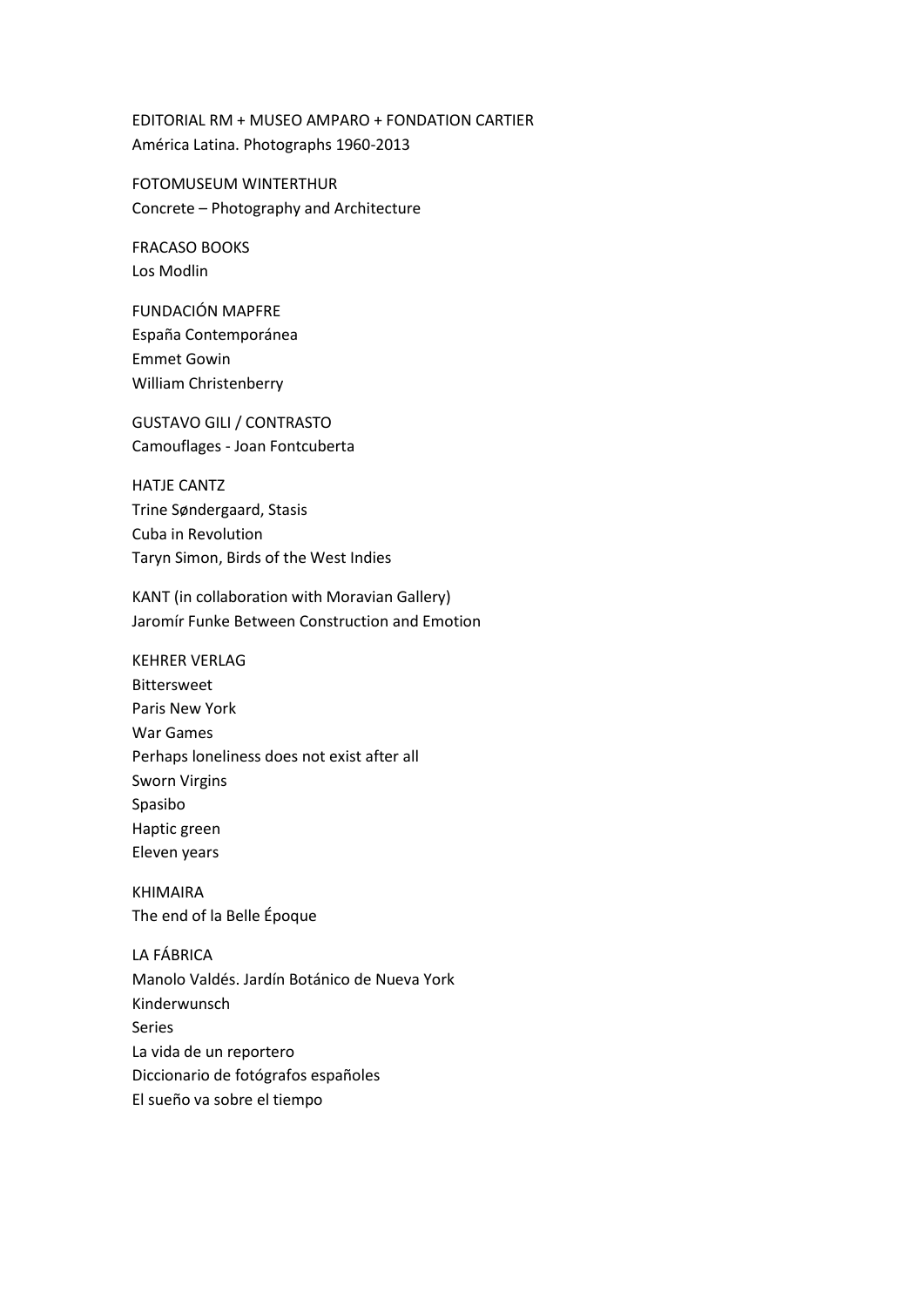LUMIERE PRESS Black Star

MEDIALIS J'ai perdu ma tête

nai010 PUBLISHERS Rijksmuseum

NATIONAL GALLERY OF ART Marville: Photographer of Paris

PHAIDON PRESS Impossible Reminiscences Eden and After

PHREE DUO 01 Sobre el once de marzo

PHREE + RM The Pigs

PIERRE VON KLEIST EDITIONS Casa da Lava – Caderno Costa

POSTCART Almost Europe

POWERHOUSE BOOKS Vivian Maier: Self-Portraits

## PRESTEL Petra Giloy-Hirtz: David Lynch

PRESTEL – DELMONICO Capa in color

SCHEIDEGGER & SPIESS Tobias Madörin. Topos

SHILT PUBLISHING Emmy Andriesse: Hidden Lens

SITTCOMM.SK Animal Imago